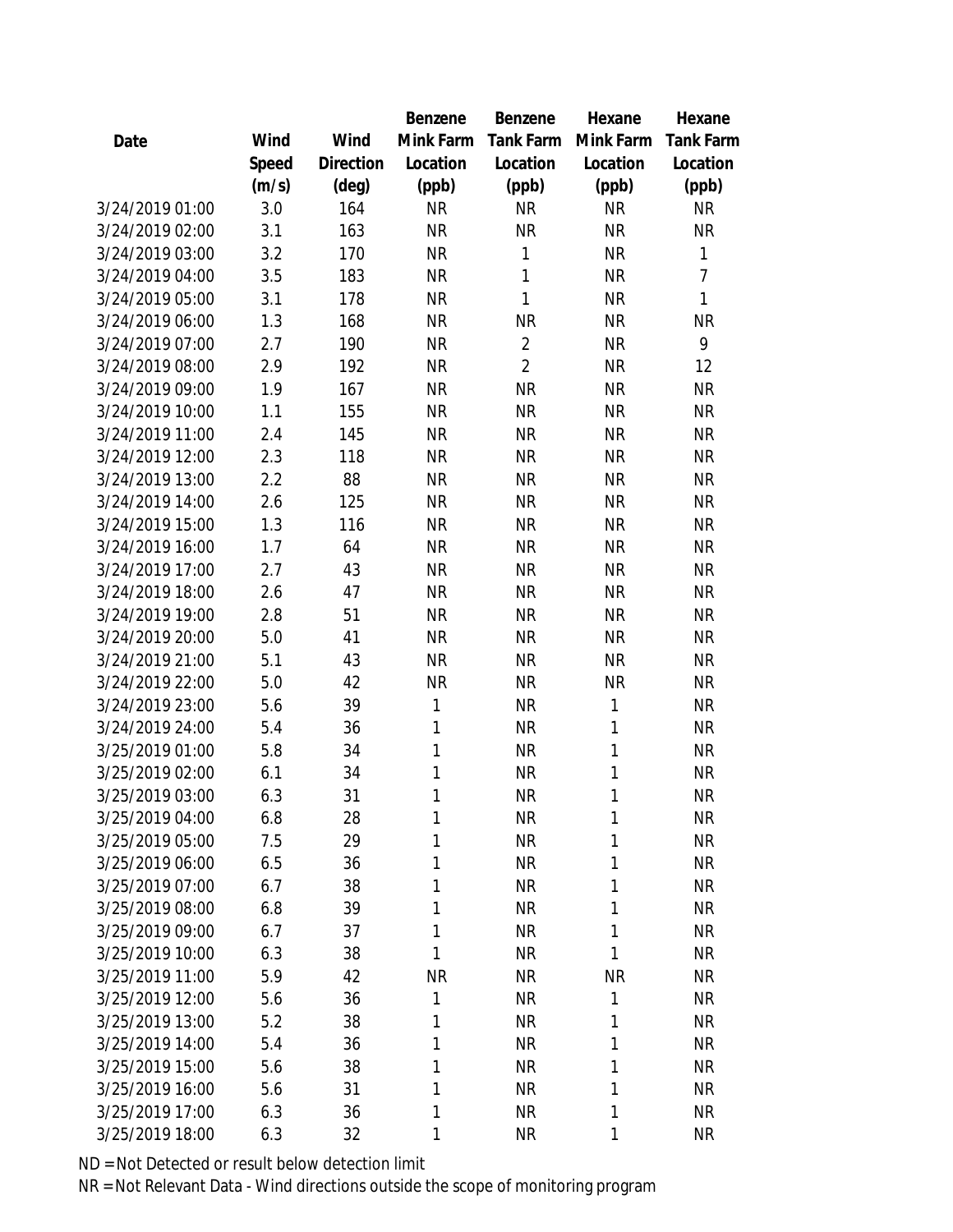|                 |       |                | <b>Benzene</b> | Benzene   | Hexane    | Hexane       |
|-----------------|-------|----------------|----------------|-----------|-----------|--------------|
| Date            | Wind  | Wind           | Mink Farm      | Tank Farm | Mink Farm | Tank Farm    |
|                 | Speed | Direction      | Location       | Location  | Location  | Location     |
|                 | (m/s) | $(\text{deg})$ | (ppb)          | (ppb)     | (ppb)     | (ppb)        |
| 3/25/2019 19:00 | 5.2   | 26             | 1              | <b>NR</b> | 1         | <b>NR</b>    |
| 3/25/2019 20:00 | 4.7   | 29             | 1              | <b>NR</b> | 1         | <b>NR</b>    |
| 3/25/2019 21:00 | 4.1   | 33             | 1              | <b>NR</b> | 1         | <b>NR</b>    |
| 3/25/2019 22:00 | 3.8   | 33             | 1              | <b>NR</b> | 1         | <b>NR</b>    |
| 3/25/2019 23:00 | 3.4   | 24             | 1              | <b>NR</b> | 1         | <b>NR</b>    |
| 3/25/2019 24:00 | 3.3   | 24             | 1              | <b>NR</b> | 1         | <b>NR</b>    |
| 3/26/2019 01:00 | 3.2   | 29             | 1              | <b>NR</b> | 1         | <b>NR</b>    |
| 3/26/2019 02:00 | 3.1   | 39             | $\mathbf{1}$   | <b>NR</b> | 1         | <b>NR</b>    |
| 3/26/2019 03:00 | 2.4   | 46             | <b>NR</b>      | <b>NR</b> | <b>NR</b> | <b>NR</b>    |
| 3/26/2019 04:00 | 3.0   | 41             | <b>NR</b>      | <b>NR</b> | <b>NR</b> | <b>NR</b>    |
| 3/26/2019 05:00 | 2.7   | 42             | <b>NR</b>      | <b>NR</b> | <b>NR</b> | <b>NR</b>    |
| 3/26/2019 06:00 | 2.3   | 55             | <b>NR</b>      | <b>NR</b> | <b>NR</b> | <b>NR</b>    |
| 3/26/2019 07:00 | 2.0   | 66             | <b>NR</b>      | <b>NR</b> | <b>NR</b> | <b>NR</b>    |
| 3/26/2019 08:00 | 1.8   | 58             | <b>NR</b>      | <b>NR</b> | <b>NR</b> | <b>NR</b>    |
| 3/26/2019 09:00 | 2.0   | 84             | <b>NR</b>      | <b>NR</b> | <b>NR</b> | <b>NR</b>    |
| 3/26/2019 10:00 | 2.7   | 101            | <b>NR</b>      | <b>NR</b> | <b>NR</b> | <b>NR</b>    |
| 3/26/2019 11:00 | 2.5   | 108            | <b>NR</b>      | <b>NR</b> | <b>NR</b> | <b>NR</b>    |
| 3/26/2019 12:00 | 2.1   | 90             | <b>NR</b>      | <b>NR</b> | <b>NR</b> | <b>NR</b>    |
| 3/26/2019 13:00 | 2.1   | 61             | <b>NR</b>      | <b>NR</b> | <b>NR</b> | <b>NR</b>    |
| 3/26/2019 14:00 | 2.1   | 113            | <b>NR</b>      | <b>NR</b> | <b>NR</b> | <b>NR</b>    |
| 3/26/2019 15:00 | 2.3   | 92             | <b>NR</b>      | <b>NR</b> | <b>NR</b> | <b>NR</b>    |
| 3/26/2019 16:00 | 2.4   | 86             | <b>NR</b>      | <b>NR</b> | <b>NR</b> | <b>NR</b>    |
| 3/26/2019 17:00 | 3.1   | 103            | <b>NR</b>      | <b>NR</b> | <b>NR</b> | <b>NR</b>    |
| 3/26/2019 18:00 | 3.2   | 109            | <b>NR</b>      | <b>NR</b> | <b>NR</b> | <b>NR</b>    |
| 3/26/2019 19:00 | 3.5   | 103            | <b>NR</b>      | <b>NR</b> | <b>NR</b> | <b>NR</b>    |
| 3/26/2019 20:00 | 3.1   | 106            | <b>NR</b>      | <b>NR</b> | <b>NR</b> | <b>NR</b>    |
| 3/26/2019 21:00 | 3.8   | 113            | <b>NR</b>      | <b>NR</b> | <b>NR</b> | <b>NR</b>    |
| 3/26/2019 22:00 | 3.6   | 121            | ΝR             | <b>NR</b> | <b>NR</b> | ΝR           |
| 3/26/2019 23:00 | 2.9   | 128            | <b>NR</b>      | <b>NR</b> | <b>NR</b> | <b>NR</b>    |
| 3/26/2019 24:00 | 2.4   | 134            | <b>NR</b>      | <b>NR</b> | <b>NR</b> | <b>NR</b>    |
| 3/27/2019 01:00 | 0.6   | 179            | <b>NR</b>      | 1         | <b>NR</b> | $\mathbf{1}$ |
| 3/27/2019 02:00 | 1.3   | 146            | <b>NR</b>      | <b>NR</b> | <b>NR</b> | <b>NR</b>    |
| 3/27/2019 03:00 | 1.5   | 178            | <b>NR</b>      | 1         | <b>NR</b> | $\mathbf{1}$ |
| 3/27/2019 04:00 | 2.6   | 173            | <b>NR</b>      | 1         | <b>NR</b> | 11           |
| 3/27/2019 05:00 | 3.5   | 158            | <b>NR</b>      | <b>NR</b> | <b>NR</b> | NR           |
| 3/27/2019 06:00 | 3.4   | 165            | NR             | <b>NR</b> | <b>NR</b> | <b>NR</b>    |
| 3/27/2019 07:00 | 4.0   | 166            | <b>NR</b>      | <b>NR</b> | <b>NR</b> | <b>NR</b>    |
| 3/27/2019 08:00 | 4.5   | 169            | <b>NR</b>      | <b>NR</b> | <b>NR</b> | <b>NR</b>    |
| 3/27/2019 09:00 | 3.8   | 179            | <b>NR</b>      | 6         | <b>NR</b> | 6            |
| 3/27/2019 10:00 | 4.3   | 191            | <b>NR</b>      | NoData    | NR        | NoData       |
| 3/27/2019 11:00 | 4.7   | 188            | <b>NR</b>      | NoData    | <b>NR</b> | NoData       |
| 3/27/2019 12:00 | 5.1   | 201            | <b>NR</b>      | 1         | <b>NR</b> | 1            |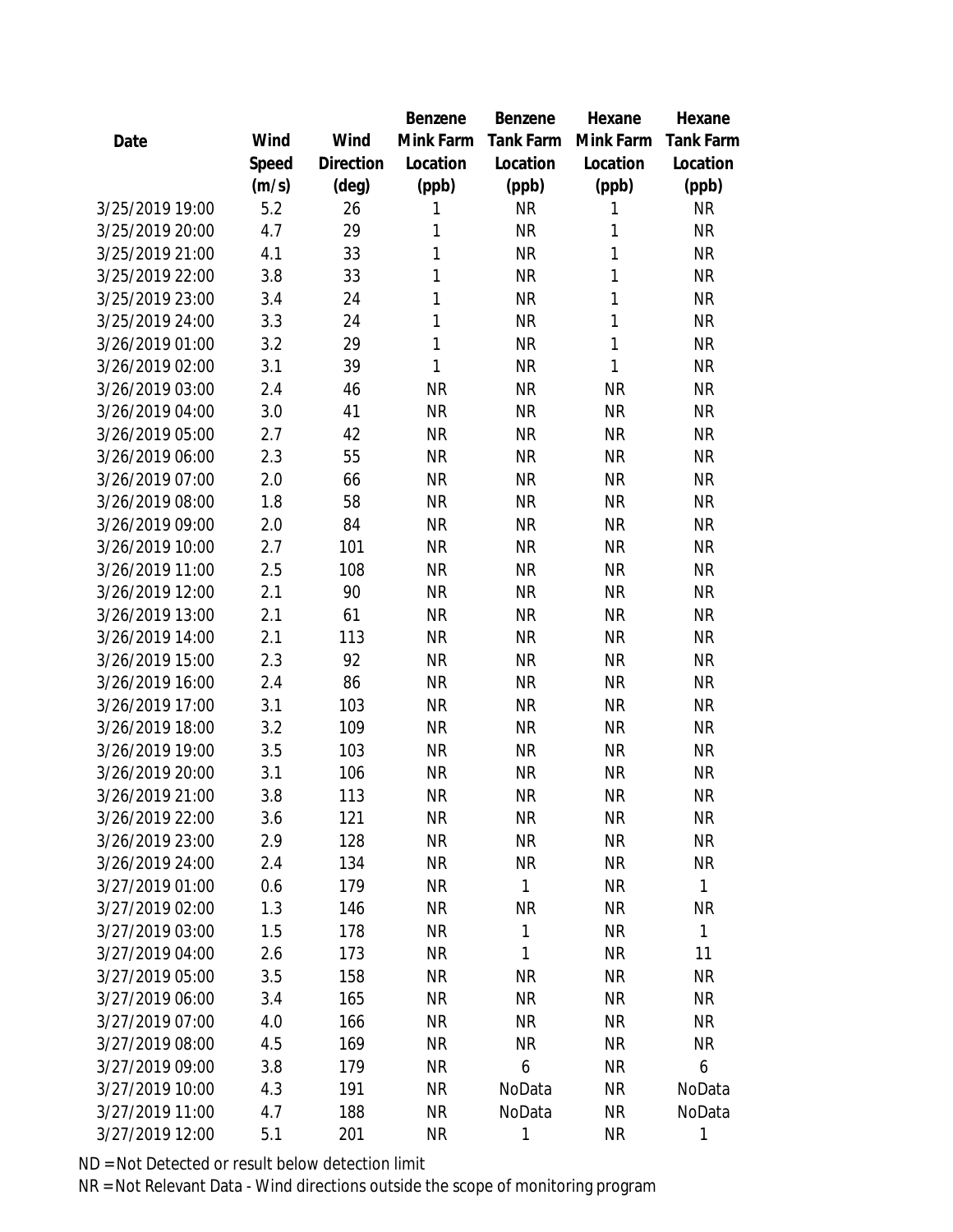|                 |       |                | Benzene   | Benzene   | Hexane    | Hexane         |
|-----------------|-------|----------------|-----------|-----------|-----------|----------------|
| Date            | Wind  | Wind           | Mink Farm | Tank Farm | Mink Farm | Tank Farm      |
|                 | Speed | Direction      | Location  | Location  | Location  | Location       |
|                 | (m/s) | $(\text{deg})$ | (ppb)     | (ppb)     | (ppb)     | (ppb)          |
| 3/27/2019 13:00 | 5.2   | 190            | <b>NR</b> | 1         | <b>NR</b> | 1              |
| 3/27/2019 14:00 | 5.3   | 204            | <b>NR</b> | 1         | <b>NR</b> | $\overline{2}$ |
| 3/27/2019 15:00 | 5.8   | 191            | <b>NR</b> | 1         | <b>NR</b> | $\overline{4}$ |
| 3/27/2019 16:00 | 5.5   | 204            | NoData    | 1         | NoData    | 3              |
| 3/27/2019 17:00 | 5.6   | 186            | NoData    | 1         | NoData    | $\overline{2}$ |
| 3/27/2019 18:00 | 5.7   | 183            | <b>NR</b> | 1         | <b>NR</b> | 1              |
| 3/27/2019 19:00 | 5.6   | 182            | <b>NR</b> | 1         | <b>NR</b> | 1              |
| 3/27/2019 20:00 | 5.6   | 177            | <b>NR</b> | 1         | <b>NR</b> | 1              |
| 3/27/2019 21:00 | 5.7   | 181            | <b>NR</b> | 1         | <b>NR</b> | 1              |
| 3/27/2019 22:00 | 5.4   | 197            | <b>NR</b> | 1         | <b>NR</b> | 1              |
| 3/27/2019 23:00 | 4.4   | 205            | <b>NR</b> | 1         | <b>NR</b> | 1              |
| 3/27/2019 24:00 | 5.2   | 184            | <b>NR</b> | 1         | <b>NR</b> | 1              |
| 3/28/2019 01:00 | 5.7   | 189            | <b>NR</b> | 1         | <b>NR</b> | 1              |
| 3/28/2019 02:00 | 5.3   | 188            | <b>NR</b> | 1         | <b>NR</b> | 1              |
| 3/28/2019 03:00 | 5.4   | 182            | <b>NR</b> | 1         | <b>NR</b> | 1              |
| 3/28/2019 04:00 | 4.9   | 187            | <b>NR</b> | 1         | <b>NR</b> | 1              |
| 3/28/2019 05:00 | 4.6   | 187            | <b>NR</b> | 1         | <b>NR</b> | 1              |
| 3/28/2019 06:00 | 4.1   | 196            | <b>NR</b> | 1         | <b>NR</b> | 1              |
| 3/28/2019 07:00 | 4.3   | 202            | <b>NR</b> | 1         | <b>NR</b> | 1              |
| 3/28/2019 08:00 | 4.0   | 205            | <b>NR</b> | 1         | <b>NR</b> | 1              |
| 3/28/2019 09:00 | 5.1   | 216            | <b>NR</b> | 1         | <b>NR</b> | 1              |
| 3/28/2019 10:00 | 5.3   | 217            | <b>NR</b> | 1         | <b>NR</b> | 1              |
| 3/28/2019 11:00 | 5.4   | 229            | <b>NR</b> | 1         | <b>NR</b> | 1              |
| 3/28/2019 12:00 | 4.5   | 256            | 1         | 1         | 1         | 1              |
| 3/28/2019 13:00 | 3.5   | 265            | 1         | 1         | 1         | 1              |
| 3/28/2019 14:00 | 3.1   | 280            | 1         | <b>NR</b> | 1         | <b>NR</b>      |
| 3/28/2019 15:00 | 2.5   | 267            | 1         | 1         | 1         | 1              |
| 3/28/2019 16:00 | 2.9   | 233            | 1         | 1         | 1         | 1              |
| 3/28/2019 17:00 | 2.9   | 254            | 1         | 1         | 1         | 1              |
| 3/28/2019 18:00 | 1.4   | 247            | 1         | 1         | 1         | 1              |
| 3/28/2019 19:00 | 3.6   | 48             | <b>NR</b> | <b>NR</b> | <b>NR</b> | <b>NR</b>      |
| 3/28/2019 20:00 | 3.8   | 50             | <b>NR</b> | <b>NR</b> | <b>NR</b> | <b>NR</b>      |
| 3/28/2019 21:00 | 4.1   | 53             | <b>NR</b> | <b>NR</b> | <b>NR</b> | <b>NR</b>      |
| 3/28/2019 22:00 | 2.8   | 74             | <b>NR</b> | <b>NR</b> | <b>NR</b> | <b>NR</b>      |
| 3/28/2019 23:00 | 3.4   | 55             | <b>NR</b> | <b>NR</b> | <b>NR</b> | <b>NR</b>      |
| 3/28/2019 24:00 | 2.9   | 62             | <b>NR</b> | <b>NR</b> | <b>NR</b> | <b>NR</b>      |
| 3/29/2019 01:00 | 2.5   | 86             | <b>NR</b> | <b>NR</b> | <b>NR</b> | <b>NR</b>      |
| 3/29/2019 02:00 | 2.6   | 56             | <b>NR</b> | <b>NR</b> | <b>NR</b> | <b>NR</b>      |
| 3/29/2019 03:00 | 2.4   | 44             | <b>NR</b> | <b>NR</b> | <b>NR</b> | <b>NR</b>      |
| 3/29/2019 04:00 | 2.7   | 36             | 1         | <b>NR</b> | 1         | <b>NR</b>      |
| 3/29/2019 05:00 | 3.9   | 26             | 1         | <b>NR</b> | 1         | <b>NR</b>      |
| 3/29/2019 06:00 | 2.7   | 33             | 1         | <b>NR</b> | 1         | <b>NR</b>      |